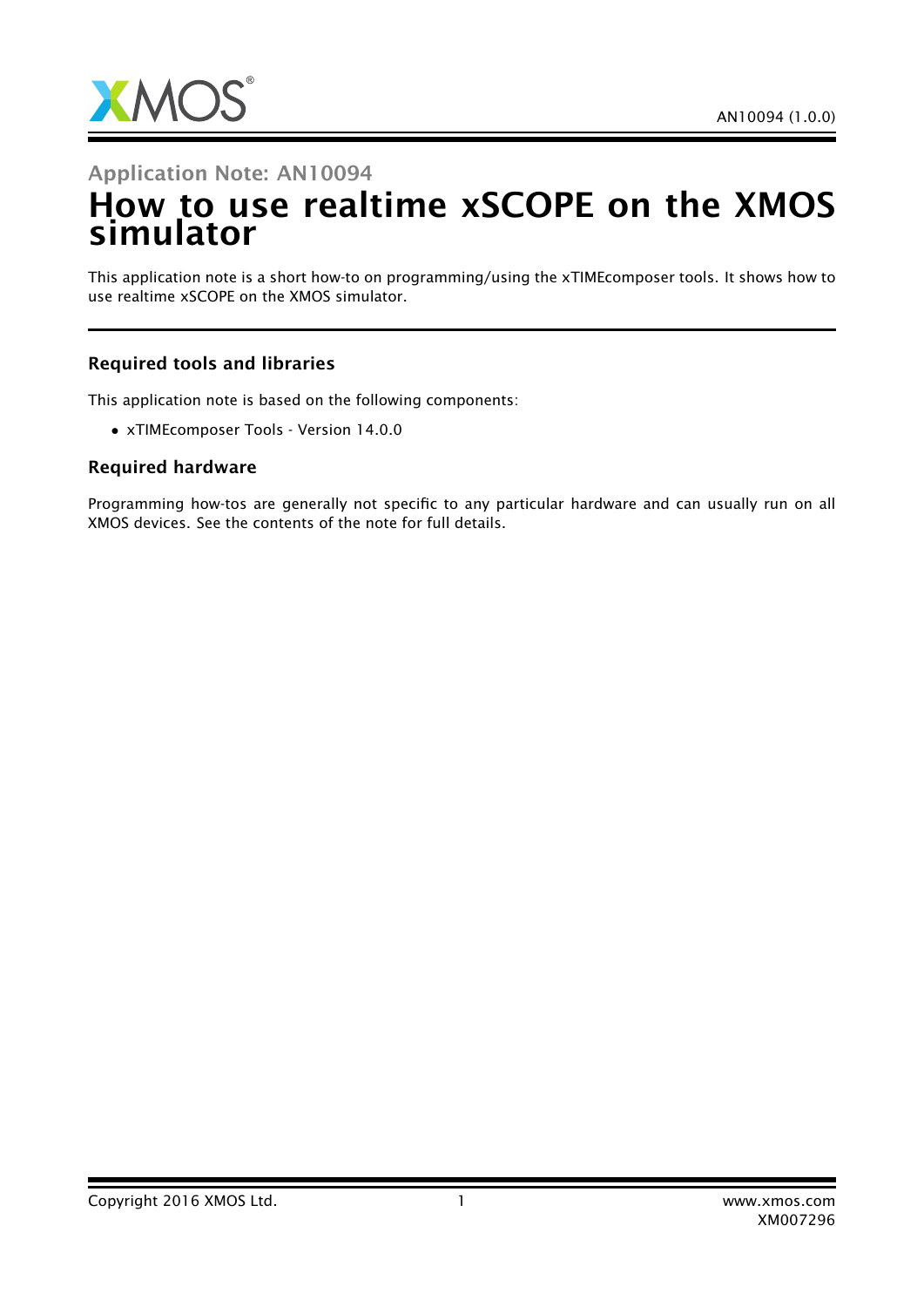

### 1 How to use realtime xSCOPE on the XMOS simulator

Compile the following code:

```
#include <stdlib.h>
#include <xscope.h>
int main() {
   while (1) {
        xscope_int(VALUE, rand() * 100);
    }
    return 0;
}
```
Note: The probe used in the above example is defined in the config.xscope file.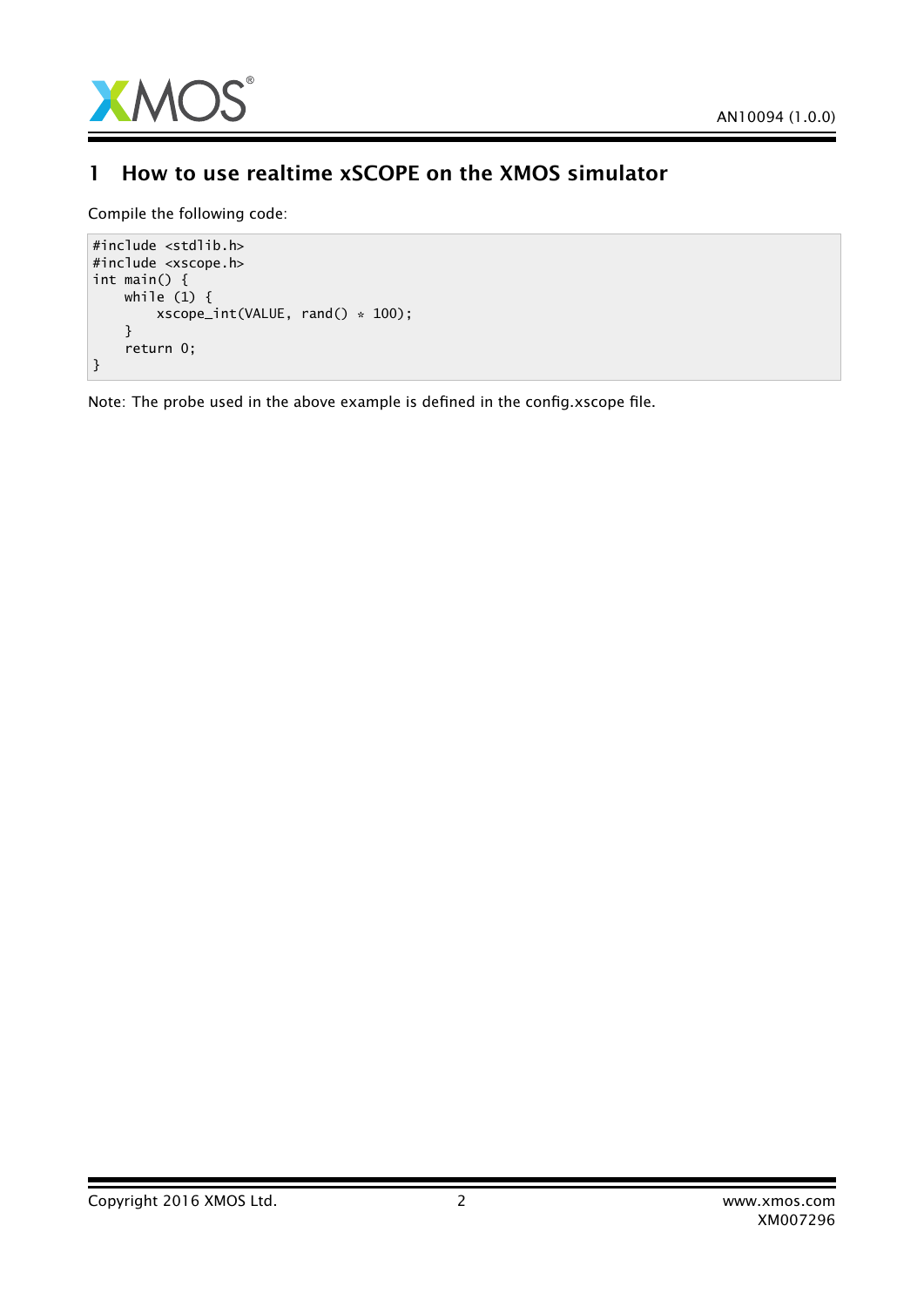

### 2 To run using the xTIMEcomposer studio

Select *Run -> Run Configurations*, and double click on the *xCORE Application* option. This will create a new Run configuration. In the *Device options* group, check the *simulator* box. Realtime xSCOPE can be enabled via the checkbox in the xSCOPE tab. Running this example will open the *Real-Time Scope* view and display the corresponding values.